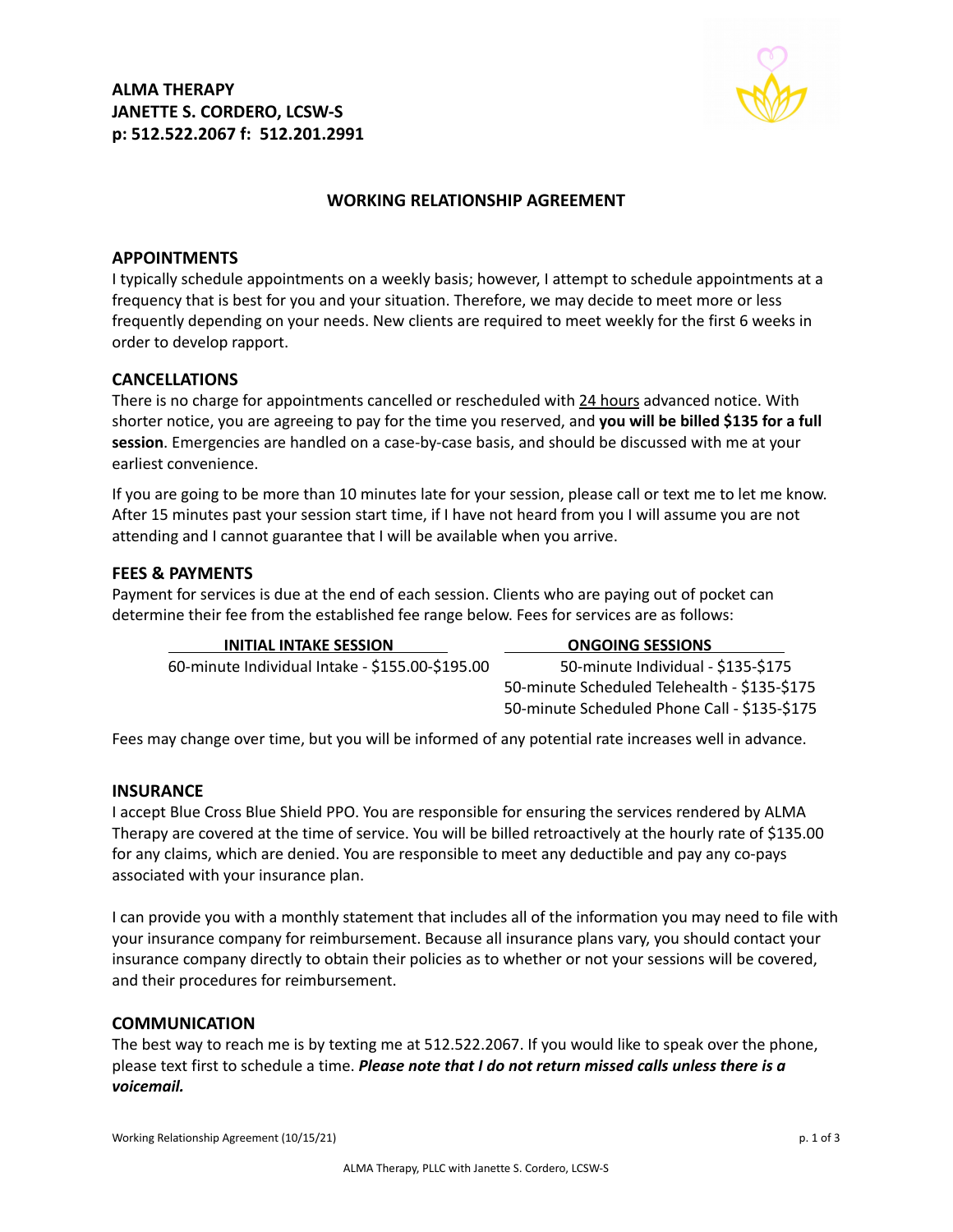# **ALMA THERAPY JANETTE S. CORDERO, LCSW-S p: 512.522.2067 f: 512.201.2991**



Unscheduled phone calls in between sessions will be billed at a pro-rated session fee of \$135.00 per hour for any calls lasting longer than 10 minutes. *This does not apply to calls related to scheduling/administrative purposes.* There is no charge for calls lasting less than ten minutes.

I only communicate with clients via email or text message for scheduling purposes. Please refer to the Online & Digital Media Policy regarding privacy concerns and record keeping in regards to online communication.

## **EMERGENCIES**

I check texts and voicemail regularly and typically return messages within 24 hours Monday through Thursday, and by the end of the day Monday for messages left Friday through Sunday. However, if you are experiencing a clinical emergency and are unable to reach me, please immediately call the 24-hour telephone counseling line at **512.472.4357**.

If your safety is at risk, especially if you are feeling suicidal, please call 911 or go directly to the closest *emergency room.*

## **CONFIDENTIALITY**

Texas state law and the ethics of my profession require that anything you say in the context of our therapeutic relationship remain confidential; however, the *Notice of Privacy Practices* explains the times and situations in which the law might require me to break some portion of our confidentiality.

I participate in professional consultation and supervision groups and at times we discuss specific cases. I protect my clients' confidentiality at those times by concealing their identities (for example, I do not use names, professions or other specific identifying information).

I require written authorization from you, outside of the times required by law, or through supervision or consultation, to discuss with anyone or disclose in any way your personal information. This includes speaking with other doctors, such as a psychiatrist, your family members, lawyers or insurance professionals. *Please note*: if you are 18 years of age or older, *regardless of who pays for your therapy*, I need a signed release to speak to anyone (including parents or a spouse) about your treatment.

## **CLIENT LITIGATION**

I will not voluntarily participate in any legal matter in which the client or client's guardian is involved. This includes communication with the client's guardian's attorney or client's attorney, as well as documentation such as letters, reports, and affidavits. *I will not voluntarily provide testimony*. Should I be ordered by a court of law to appear as a witness in an action involving the client or client's guardian, the client or client's guardian agrees to reimburse me for any time spent out of the office, for preparation, and travel at the rate of \$500.00 per hour plus expenses; the client or client's guardian also agrees to release me from duty as their therapist and terminate our therapeutic relationship.

## **POTENTIAL RISKS OF THERAPY**

While no one can guarantee or promise a specific outcome, there are a number of positive outcomes that can result from both short - and long-term therapy. The extent of benefits usually depends on the specific issues or difficulties you hope to address, the goals you have set, and your degree of follow through with treatment.